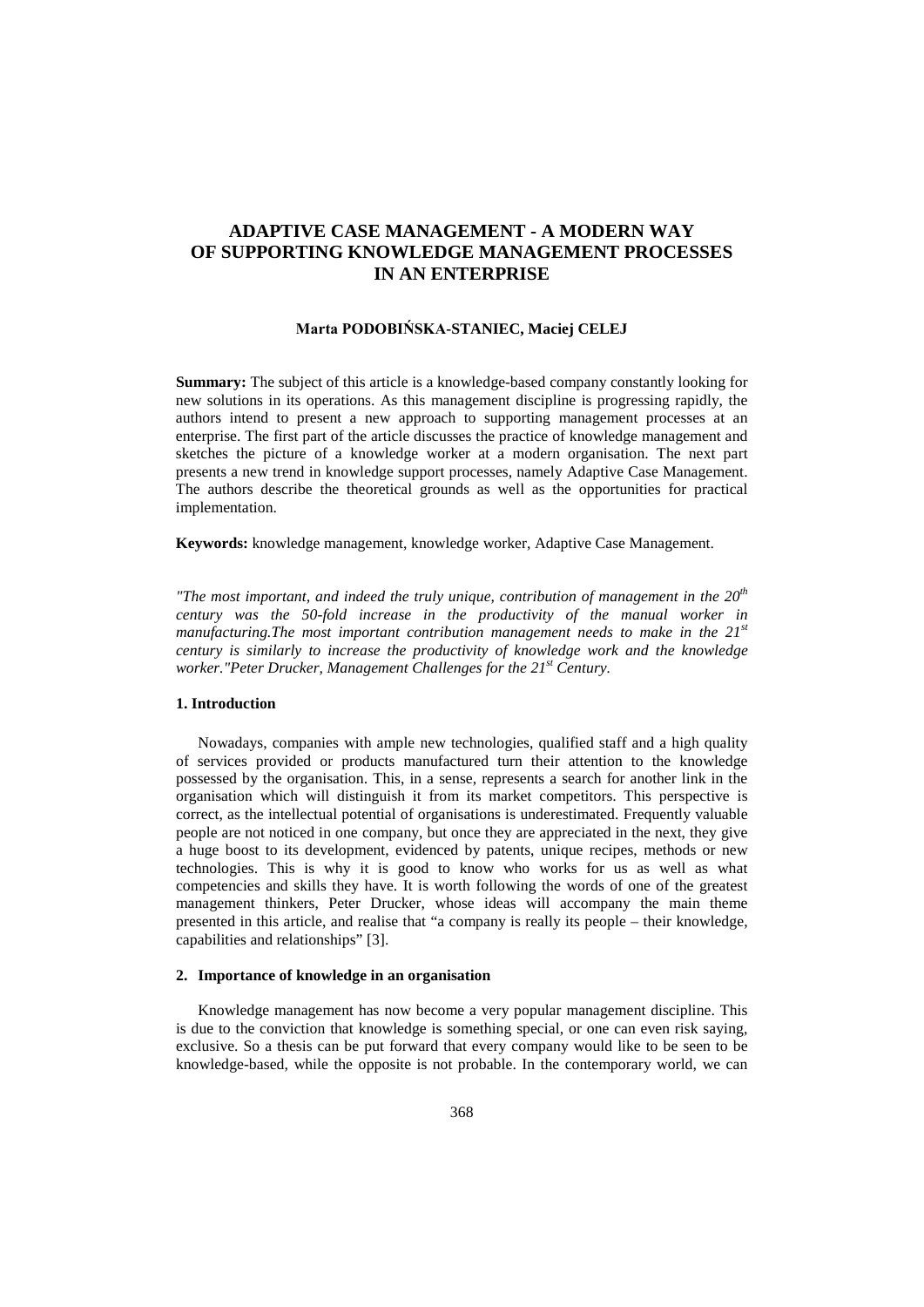observe the growing trend of organisations based on expert knowledge, i.e. built on specialised, well-developed knowledge of a given field which offers it opportunities to achieve a strong and stable competitive advantage. The important information is that the "knowledge management system of a company is made up of many linked elements: activities, procedures and tools. It can be assumed that the necessary components of this system include: the organisational culture, procedures, recruitment system, training system, rules adopted by the company to manage intellectual property rights, rules of communication and decision-making, research and development work, as well as the IT systems used" [4]. When building the structure of a knowledge-based organisation, one should consider the original source of this knowledge.

Knowledge used in an organisation comes from the knowledge and capabilities of the people working for it. It is their work consisting in correctly interpreting information that creates knowledge, which enriches an enterprise, making it better, more competitive and capable of continuous development. Every action leaves information behind it and the correct analysis of this information produces knowledge significant for further operation. This is a reflection of the common saying that we learn from our mistakes. This perspective of an organisation for which the source of knowledge consists in the people creating it, can be considered a creative factor, a motor driving it to get even better, closer to perfection and unequalled.

This idea is confirmed by many publications of P. Drucker and A. Toffler, who agreed that knowledge is "the only important means of production". Elaborating further on this subject, Toffler stated that "knowledge is the richest source of power and a key to gaining it, its core".

Providing the appropriate knowledge becomes the key element of every process, both in production and service provision. The organisation's success is founded on information, which, when properly processed, turns into knowledge used to perform work. Nowadays, nobody can function without having knowledge of the field in which he/she tries to specialise. Knowledge is undoubtedly the most desirable "resource" of organisations. Many methods have been developed for mining data so that it is as useful as possible, so that it meets the analytical needs of enterprises intending to use the data they possess to continuously improve the effectiveness and reliability of products manufactured or services provided. Various approaches to knowledge management are distinguished, but the first step for an organisation is to realise that the knowledge it possesses is of utmost importance for it, constitutes its weaponry in the market, allows it to gain competitive advantage, generate profits and at the same time forms the foundation on which the enterprise builds its strategy.

However, there are some concerns about the quality or reliability of the information received as well as the ability to process it. This problem exists because in the world in which the Internet has become such an important medium in the process of obtaining information from data, the information that is significant has to be skilfully selected so that after a synthesis process it would provide valuable knowledge for the organisation. In order to more easily and optimally apply the information possessed, IT companies and scientists are vying with one another to develop new tools supporting knowledge management. These methods are based on information technology. They cannot replace the human mind, but they can support human work by generating, codifying and transferring knowledge. The main requirements for such systems include [2]:

- supplying up-to-date, comprehensive information,
- ensuring a selective and effective use of information and its exchange between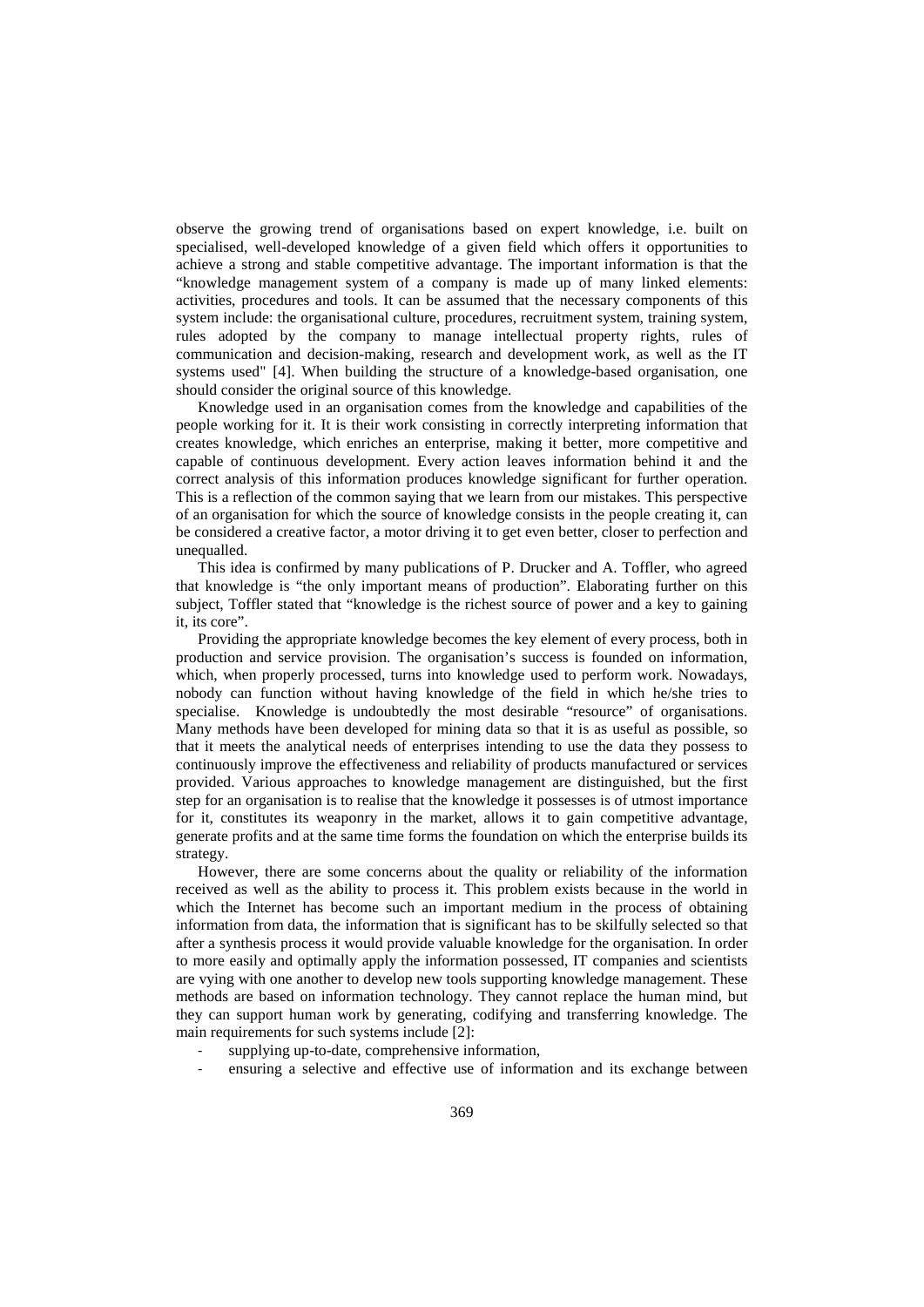units as well as the ability to obtain data and information without delay,

- ease of use,
- information flow and feedback.

Apart from IT systems, another important link consists of the people working for the enterprise, who participate in building the entire organisation, its systems and, what is important from the perspective of this article, also its knowledge management system.

#### **3. Knowledge worker**

Knowledge workers are members of an organisation who perform their work using their mind more than manual skills with which knowledge is inseparably connected. This term was coined by Peter Drucker in 1960. He believed that these employees "possess *high levels* of education and/or expertise" and the job they have in an organisation is to create, practically use and disseminate the knowledge they have.An additional strength of those workers is their ability to combine substantive competences with intellectual ones, as a result of which they can develop solutions not yet used in the areas of production, technology and also organisation. Thanks to knowledge workers, an enterprise becomes the owner of the greatest 'means' of production, namely knowledge. Such transfer is possible due to qualified staff composed of specialists in a given field.

Knowledge workers do not like strict controls, they need autonomy to work. While contributing intellectual capital, they need freedom in executing the work entrusted to them. Peter Drucker believed that leaving complete autonomy to employees was rather risky, so he supported minimum control, but thought that some risk had to be taken so people could define their own ways of executing tasks.

To better illustrate this problem, it is worth quoting an idea formulated by M. Strojny, Ph.D., here: "In an industrial society, the worker needed the capitalist to survive and support his family – in a knowledge-based society it is the enterprises, if they wish to remain competitive and keep developing, that must attract the best employees and provide them with conditions that would discourage them from working for the competition" [4].

In the latter type of society, the employee becomes the supreme asset that can strengthen an organisation. Skilfully introducing the employee to the enterprise's affairs and providing them with the conditions for working most effectively and making something extraordinary of their work should now be the priority task of every manager. This changed view of the employee does not concern management only: if knowledge workers want to function in the labour market in the long term they must learn continuously. Life-long learning is also a part of the framework of a knowledge worker. A learning organisation needs people who can create this learning, new experience and ideas in it and will use them in operations. This situation is caused by the changing professions and functions, less and less job security, and what is more, "a job becoming a task, and not a place for performing actions" [9]. The role of creative thinking and group work is increasing, so it is becoming necessary to manage one's own time, health and career. It is also necessary to constantly disseminate knowledge.

From the point of view of the organisation's knowledge, the ability to use the existing knowledge support tools is important because it enables the experience of all employees of the enterprise to be utilised. What is more, one can claim that today, almost every employee uses their intellectual potential in their everyday tasks, and uses a computer to perform their work. This situation has led to the development of many IT tools supporting people's work, which will be discussed in the following chapter.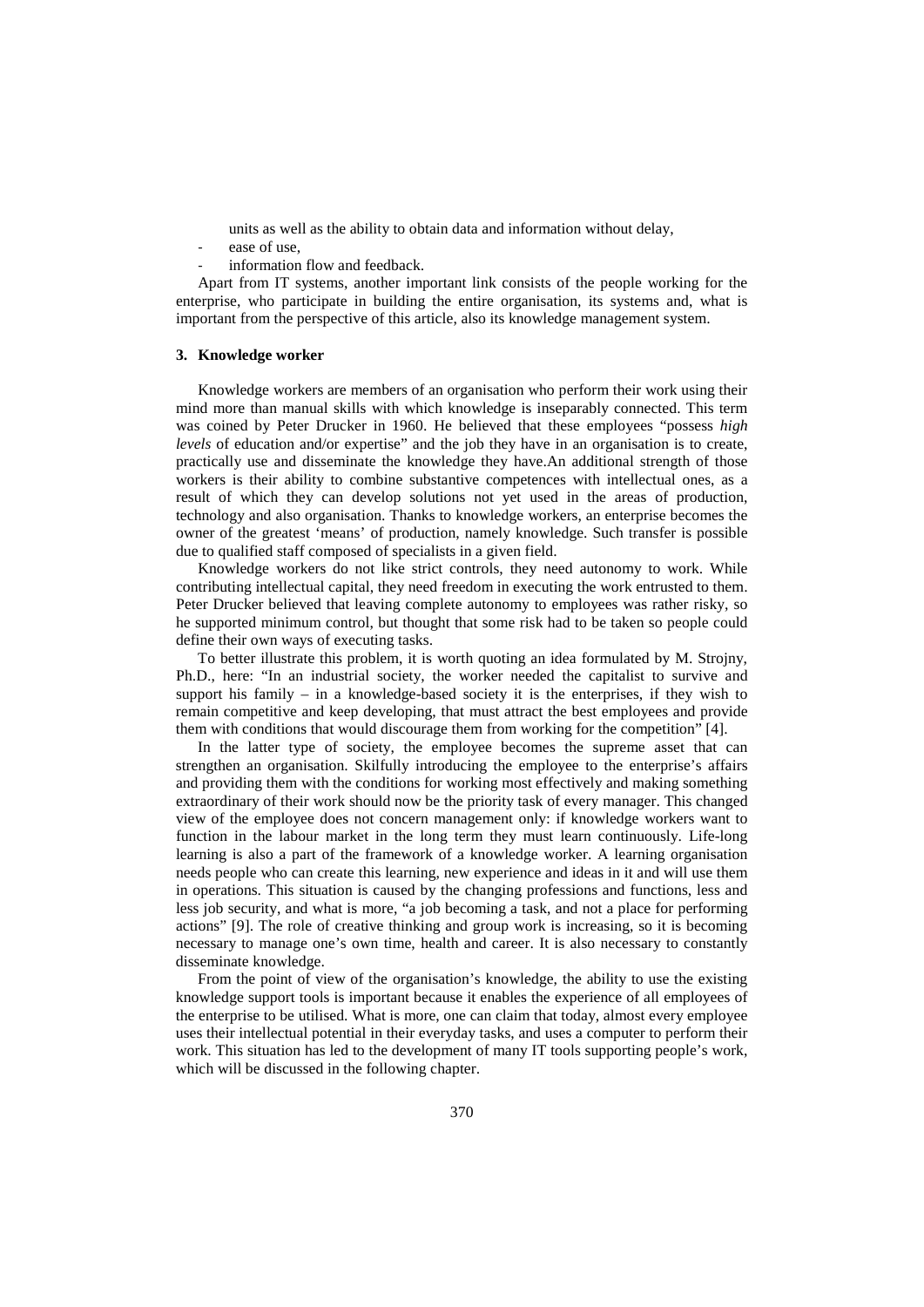#### **4. Adaptive Case Management**

In recent years, companies have focused their activities on implementing systems supporting enterprise management, such as Enterprise Content Management (ECM), Customer Relationship Management (CRM) or Business Process Management (BPM). This was mainly aimed at more efficient process handling, improving the planning capability, improving accounts payable management etc. The majority of predictable processes have been automated using computer technologies. Yet there is a problem with processes whose occurrence cannot be foreseen or programmed – and these require knowledge workers to intervene. Thus a need appeared to support these workers, allowing them to use their capabilities more effectively to improve their productivity and customer satisfaction, and this also boosted the workers' satisfaction with their work. The most frequently used tools allowing employees to transfer information about a given problem used to be verbal communications and e-mail. In order to fill the gap that appeared in systems like ERP or BPM, the concept of Adaptive Case Management [7] was formulated. In terms of process complexity and unpredictability is has been compared to other IT systems supporting management, as presented in Fig. 1.<br>Case management is

management is defined as a comprehensive combination of work, content management, business rules and cooperation support tools that allow the business process to be completed. In other words, it is a combination of tools that supports the case process from start to finish (end-toend). Case management integrates tools supporting the execution of a knowledge worker's tasks by acquiring data from external sources. It is a tool that collects information both in the form



Fig. 1. Functionality of adaptive case management

of data (files, documents) and the context of the decisions and actions taken, and shows audit trails or meta-data (for example), thus contributing to simpler, faster and therefore also more effective database management. So far, BPM/CRM/ERP systems have been designed to support processes and decisions being taken, but ACM allows the employee to create certain rules by reference to the database of previous cases, which represent the best practice. This makes it possible to minimise repeated work thanks to system information about a similar phenomenon and the suggestion of the best solution [8]. In this context, the opportunities for control should be considered, because as Peter Drucker said, giving an employee unrestrained freedom to create rules may be a risky move.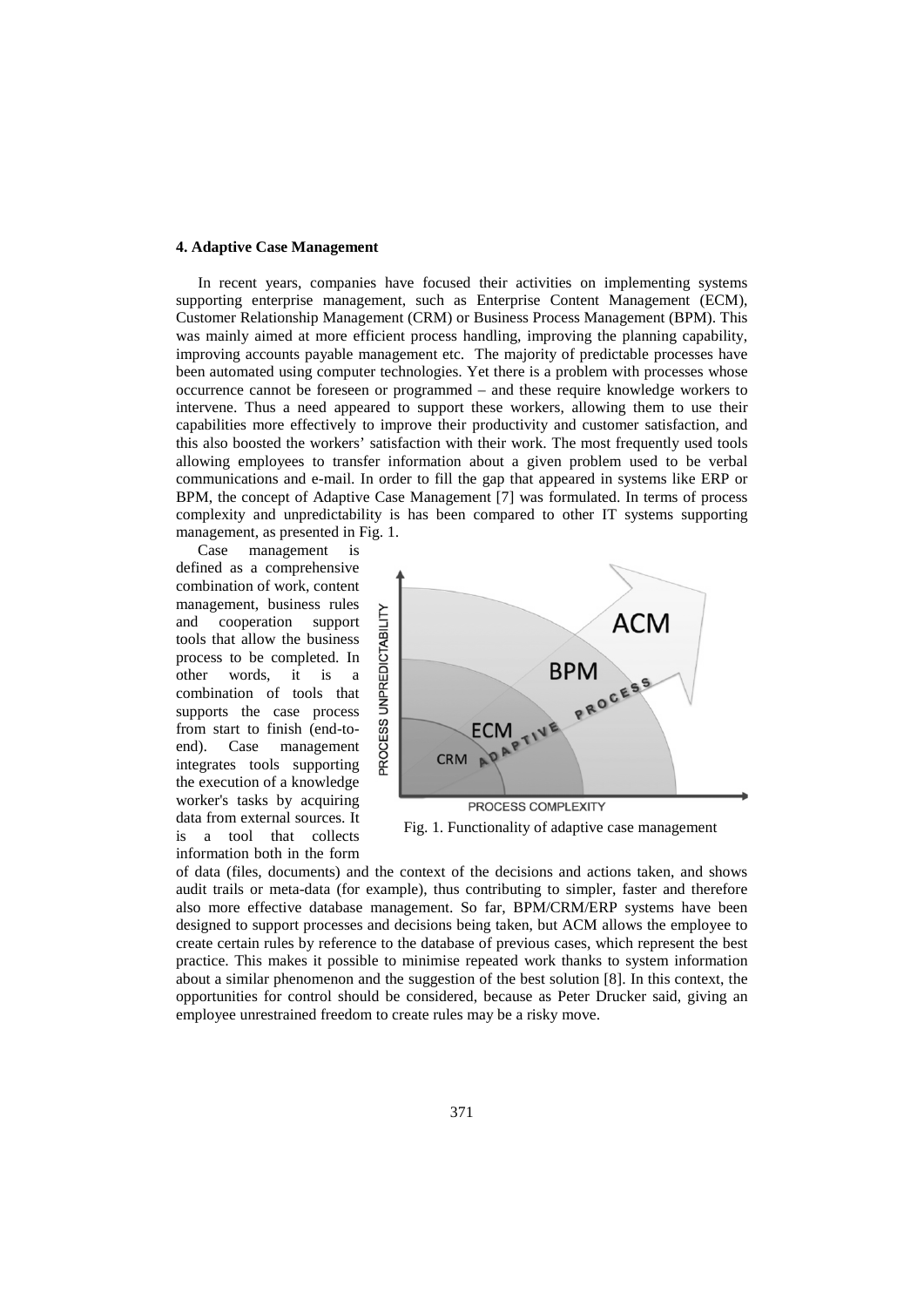# **Corporate Process Spectrum**



Fig. 2. Enterprise process stream

Adaptive Case Management allows the characteristics of BPM, CRM, ECM and project management to be combined.

ACM provides users with a tool allowing them to execute knowledge-based work which was not supported by previous systems for many reasons (the processes were too dynamic, variable and unstructured). Managing a case end-to-end took too much time both for the customer and employees due to a number of external factors, such as: resources, incomplete information, no standardization, difficulties with enforcing action compliant with the policy, rules and best practice, no access to key information about the current status of the process and previous actions [7]. Employing the ACM concept can bring benefits in the form of a significant improvements in running processes which have so far been supported only by tools such as e-mail, as shown in Fig. 2. There are still about 50% of processes (requiring the involvement of an employee possessing the necessary skills) running in an enterprise which are currently executed without any use of systems allowing their automation. The case management scheme need not be based only on an expert's assessment or business rules. Some tasks and processes necessary to complete the case can be predefined by creating case templates. ACM becomes an invaluable tool supporting processes which [6]:

- are unpredictable in their execution,
- are driven by the occurrence of unforeseen events,
- require executing, but their consequences are unpredictable,
- require the ad-hoc involvement of new employees,
- are characterised by unknown input and output variables,
- require rules to be created by employees in every instance,
- need secure and verifiable interactions between knowledge workers,
- require transparency and auditing.

ACM allows business actors to strengthen the safety of all people involved in the production or sales process, regardless of where they are. It should be kept in mind that both the producer and the customer have certain goals to achieve, and if the adaptive case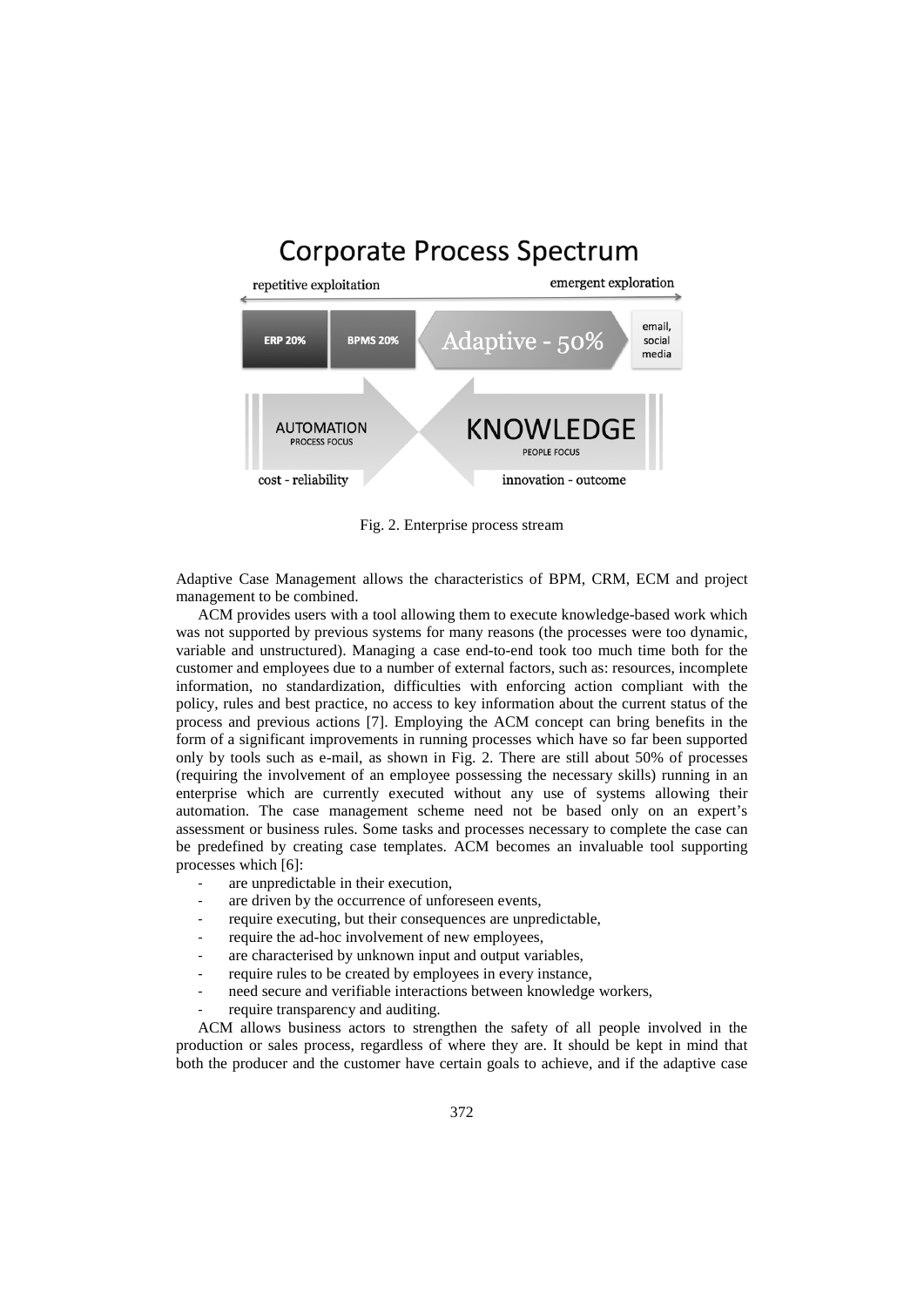management concept is applied, these goals increasingly converge, as shown in Fig. 3. This is because ACM is also a platform on which tasks that are qualitative, unique and require special skills can be finalised to the mutual satisfaction of the parties. As a result, the enterprise can maintain customer loyalty and satisfaction.



Fig. 3. Area in which adaptive case management works

## **5. ACM in designing mining works**

Adaptive Case Management seems a worthwhile approach to various types of design work. Applying this concept may be particularly right in planning preparatory and extraction works at hard coal mines. This is due to the following factors, among others:

- the specific nature of the mining process design,
- the necessary exchange of experience,
- the need to fill the generation gap.
- the requirement of retaining the knowledge and expertise of employees to retire.

ACM supports developing rules that would allow the management to obtain knowledge from the experience of employees who no longer work for the enterprise, but whose intuition and proficiency in mining works is inestimable.

One example of the idea of applying adaptive case management is the advisory system being developed to support preparatory and extraction work planning at hard coal mines which consists of the following components: [1]:

- a knowledge base,
- a knowledge acquisition module,
- a reasoning module,
- an interface allowing the user to interact with the knowledge base.

This system is to help engineers designing production preparation at hard coal mines select the right equipment for the mining geology conditions of planned headings, combining mining machines into long-wall systems; determining the characteristics of mining results in planned headings. The designed system, which will constitute an innovative solution allowing knowledge about mining works executed in the past to be utilised, seems to be a great tool in which ACM may play a significant role.

### **6. Summary**

Companies use information technology to support internal and external processes more and more effectively , as a result of which a need arises for a more effective management of